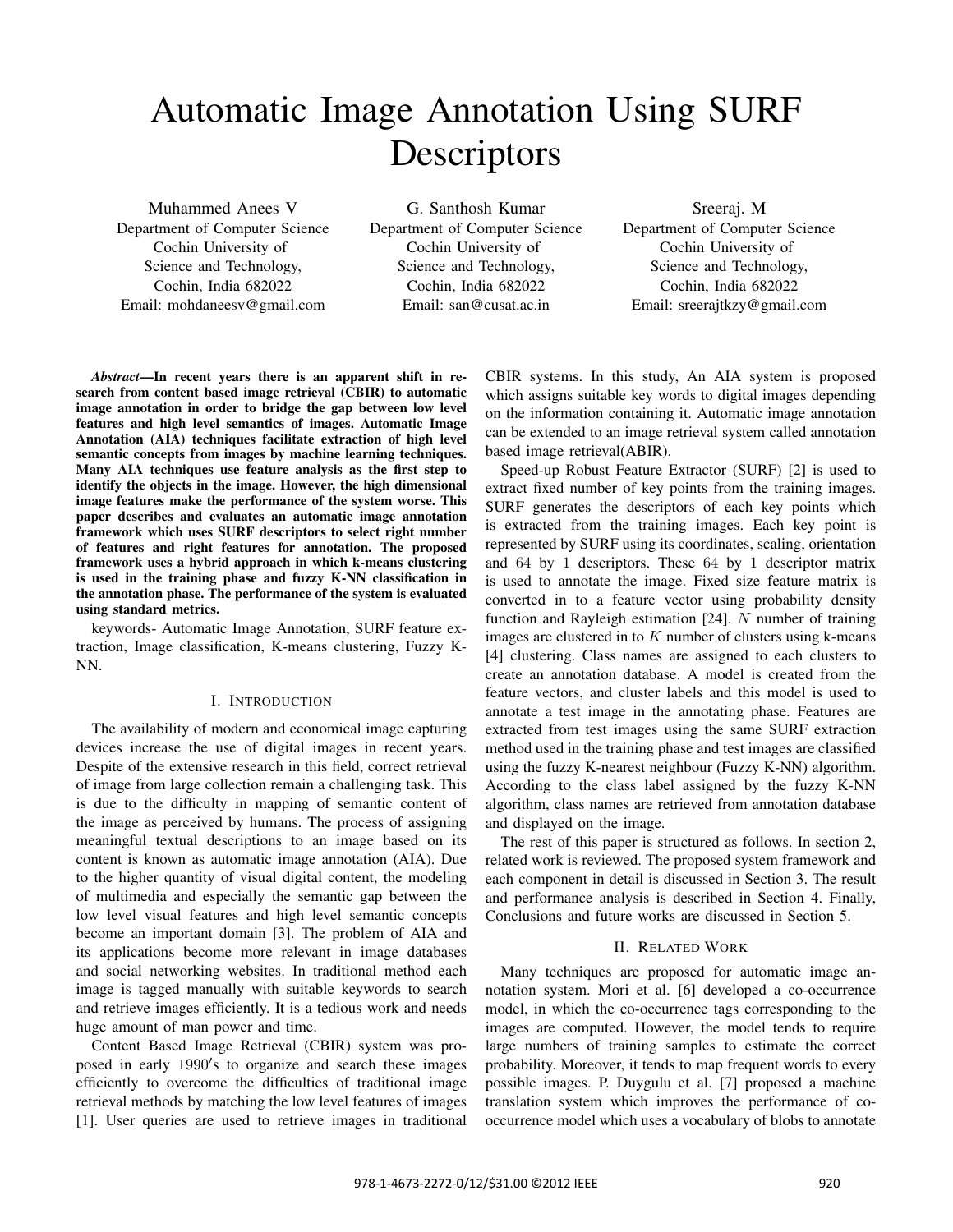an image. Blie and Jordan [8] proposed the correspondence latent Dirichlet allocation (Corr-LDA) model to find a conditional relationship between image features and textual features. Monay and Gatica-Perez [9] used Latent Semantic Analysis (LSA) and Probabilistic Latent Semantic Analysis (PLSA) for image annotation. Cross media relevance model (CMRM) was proposed by Jeon et al. [10] which uses the joint distribution of image regions and set of keywords. Cross media relevance model was later improved by Lavrenko et al. [11], who introduced Continues space Relevance Model (CRM). Cross media relevance model was also improved by S. L. Feng et al. [12] by introducing Multiple Bernoulli Relevance Model (MBRM).

There exists many approaches to implement an AIA system. Based on the portion of the image used to extract the annotation process is classified in to segmental approach and holistic approach. Segmental approach considers the image as a combination of semantically meaningful parts. Images are segmented or parts are taken from the image and features are extracted from these parts as described in [7]. Holistic approach considers the image as a whole. Features are extracted from the whole image and a relation is explored directly between the image and the annotation words [13].

It is also possible to classify the annotation process based on the features extracted. Color Features, Texture Features, Scene Features and Scale and rotation invariant Features being the features used in general. Color features have been widely used feature for image annotation. Image annotation based on colour features are described in [14]. Texture features are another important feature used in image annotation systems. The term *texture* generally refers to the presence of a spatial pattern that has some properties of homogeneity. Gabor filter [15] is a method used for extracting texture features. Scale and rotation invariant features are recently used for implementing image annotation systems. Scale-Invariant Feature Transform (SIFT) [16] and Speeded Up Robust Feature (SURF) [2] are most commonly used Scale and rotation invariant feature extraction method. All related works on automatical image annotation is explained in detail by Dengsheng Zhang [25]

### III. PROPOSED SYSTEM

The proposed architecture of the automatic image annotation system is shown in Figure 1 .

The proposed framework is broadly divided into two phases. They are training phase and annotation phase. Training phase contains 3 stages. First step in training phase is SURF [2] feature extraction from training images, which is used to extract the features from it. clustering the training images is done by K-Means [4] clustering in step 2, which clustered the training images in to  $k$  number of clusters. Suitable labels are assigned to each clusters depend upon the general behaviour of the clusters. These extracted features along with their cluster label is used to generate a the model for training. This generated model is used to annotate the test images in the annotation phase



Fig. 1. Architecture of the proposed system

SURF feature extraction from test images is the first step in annotation phase. In second step classify each test images using Fuzzy K-NN algorithm based on the model created in the training phase. Annotation of the test images is done in third step using the class label assigned by the fuzzy K-NN algorithm. Cluster names corresponding to cluster labels are retrieved form the annotation database and displayed on the image. The architecture of the proposed automatic image annotation system is described in detail below.

## *A. Training Phase*

*1) SURF Feature Extraction:* Feature extraction is the first and important stage of any classification and annotation problem. The proposed architecture uses speeded up robust feature extraction method (SURF) to extract the features of both training and testing images. SURF extraction method is a scale and rotation invariant feature extraction method, which is faster than widely used feature extracting method scale invariant feature transform (SIFT) [16] [2]. SURF is used in this proposed automatic image annotation system due to this higher performance over SIFT [2]. SURF focuses on scale and in-plane rotation invariant detectors and descriptors of an image. Integral image is calculated from the image and calculate sum of pixel intensities in the integral image[17] using the equation 1

$$
I_{\Sigma}(x,y) = \sum_{i=0}^{i \le x} \sum_{j=0}^{j \le y} I(i,j)
$$
 (1)

The locations in the image where the determinant of Hessian matrix [18] is maximum are detected and the matrix is calculated by the equation 2. Pixel intensities are high where the determinant of Hessian matrix is maximum, so determinant of Hessian matrix gives the maximum intensity points in an image. The features of these maximum intensity points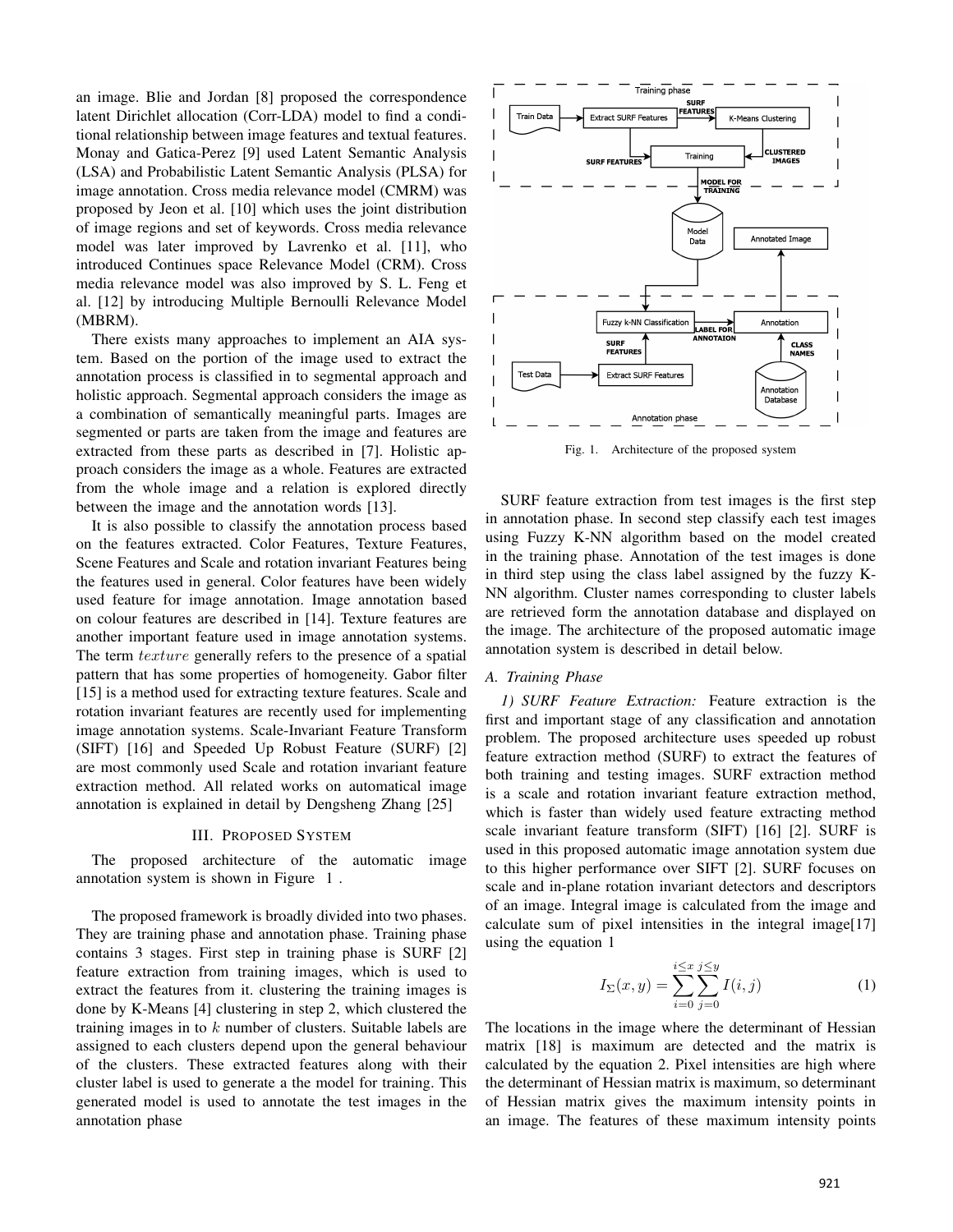are extracted to implement the proposed automatic image annotation system.

$$
H(x,\sigma) = \left[ \begin{array}{cc} L_{x,x}(x,\sigma) & L_{x,y}(x,\sigma) \\ L_{x,y}(x,\sigma) & L_{y,y}(x,\sigma) \end{array} \right] \tag{2}
$$

where  $L_{x,x}(x, \sigma)$  is the convolution of the Gaussian second order derivative  $\frac{\delta^2}{\delta x^2} g(\sigma)$  with the image I in point X. Scale space is a continuous function which is used to find extremes across all possible scales. This step is known as scale space representation in which images is scaled in to all possible scales and find the high intensity points in all scales. Interest points below the threshold are eliminated and remains only the strongest points in interest point localization step. The selected points show high intensity across all possible scales.

Now SURF describes the features of the selected points. SURF selects  $N$  number of high intensity points in an image. SURF describes the distribution of the intensity content within the interest point neighbourhood. These descriptors are build on distribution of first order Haar wavelet responses in x and y direction and create 64 by 1 descriptor matrix is created for each interest points detected. A feature matrix is created for whole image from these individual matrices. The feature matrix is then converted in to a feature vector using probability distribution function and Rayleigh estimation [24].

*2) K-Means Clustering:* Now N number of rows are used to represent  $N$  number of training images.  $N$  feature vectors are clustered in to  $k$ -clusters using  $K$ -means clustering.  $k$ means clustering is a method of cluster analysis which aims to partition  $n$  observations into  $k$  clusters in which each observation belongs to the cluster with the nearest mean. Given a set of observations  $(x_1, x_2, \ldots, x_n)$ , where each observation is a d-dimensional real vector, k-means clustering aims at partitioning the *n* observations into k sets  $(k \le n)S =$  $S_1, S_2, \ldots, S_k$  so as to minimize the within cluster sum of squares. The basic idea of this interactive algorithm is to assign the feature vector to the cluster such that the sum of squared error E is minimum.

$$
E = \sum_{i=1}^{k} \sum_{j=1}^{N_j} ||x_{ij} - \mu_i||^2
$$
 (3)

where  $x_{ij}$  is the  $j^{th}$  point in the  $i^{th}$  cluster,  $\mu_i$  is the mean vector of  $i^{th}$  cluster and  $N_j$  is the number of patterns in the  $i^{th}$  cluster.

*3) Model Data Generation:* The feature vectors corresponding to the  $N$  number of images are extracted using SURF feature extraction, and  $k$  number of clusters. N number of images are clustered in to  $k$  clusters using k-means algorithm. A model for image annotation system is created using this image feature vectors and corresponding clusters. This image annotation model is used to classify the test images with the help of fuzzy K-NN classification algorithm in annotation phase.

#### *B. Annotation Phase*

Features are extracted from test images using SURF feature extraction method. The process of feature extraction is the same as the feature extraction method described in the training phase. Test image features are extracted and converted in to a row vector using the same techniques described in the training phase.

*1) Fuzzy K-NN classification:* Keller [5] extended the K-NN [19] algorithm using the fuzzy concept. The theory of Fuzzy set and fuzzy membership functions are introduced in KNN algorithm to implement fuzzy K-NN classification algorithm. Fuzzy K-NN algorithm assigns class membership to a pattern rather than assigning the pattern to a particular class. The membership values for the pattern should provide a level of assurance to accompany the resultant classification. The basis of the algorithm is to assign membership as a function of the pattern distance from its k-nearest neighbors and those neighbors memberships in the possible classes.

Fuzzy K-NN algorithm first finds the distance from unknown vector to all classes using Euclidian distance as given in the equation 4. This equation finds the distance between q and p.

$$
d(q, p) = \sqrt{\sum_{i=1}^{n} (q_i - p_i)^2}
$$
 (4)

The fuzzy K-NN algorithm assigns class membership values to the test image. The class membership values are calculated using equation 5

$$
u_i(x) = \frac{\sum_{j=1}^{k} u_{ij} (1/\|x - x_j\|^{2/(m-1)})}{\sum_{j=1}^{k} (1/\|x - x_j\|^{2/(m-1)})}
$$
(5)

 $u_{ij}$  be the membership in  $i^{th}$  class of  $j^{th}$  vector of labelled sample.x is an unknown, unlabelled data.  $x_i$  be a member of  $\{x_1, x_2, \ldots, x_n\}$ , set of labelled data and m defines how heavily the distance is weighted. Fuzzy k-nn algorithm assigns class numbers to the test images based on the membership value given by the member ship function. Fuzzy K-NN shows membership value of test images in all classes and select the class with highest membership value as the assigned class.

*2) Image Annotation:* Test images are classified using Fuzzy-KNN algorithm and we use this classification result to annotate an image. Annotation database consists of class numbers and corresponding class names. According to the class numbers assigned by the fuzzy K-NN algorithm, class names are retrieved from annotation database and displayed on the image.

MATLAB [22] is used to implement the proposed system.

#### IV. RESULT AND ANALYSIS

Experiment is conducted with standard datasets Caltech 101 dataset [20] and corel 1000 data set [21].The data set contains 10 classes and these classes are taken from Caltech 101 dataset [20] and corel 1000 data set [21]. The images are clustered into 10 classes using k-means clustering algorithm. The data set is a combination of small objects and sceneries. A total number of 300 images for training and 500 images for testing are used for the experimental study.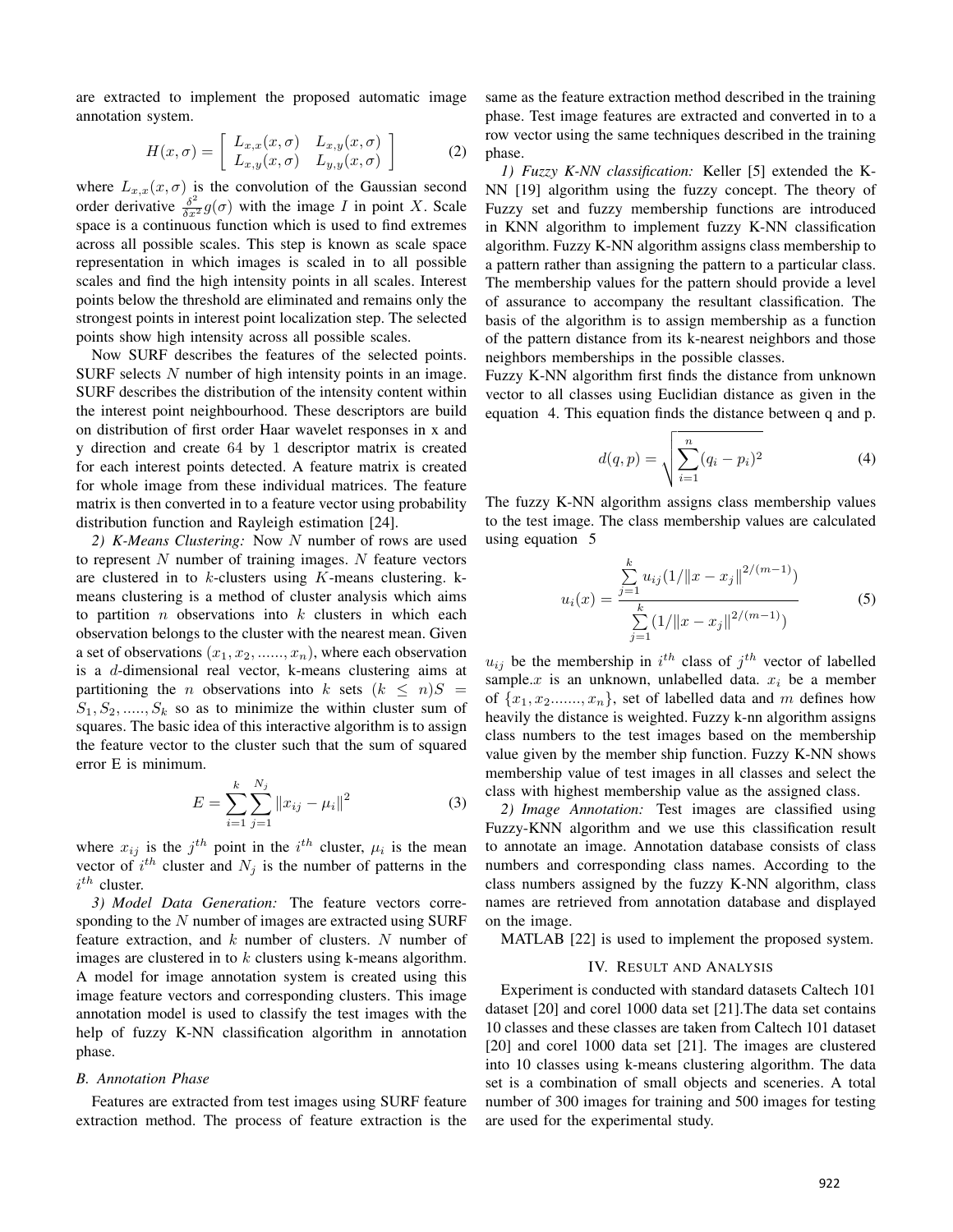| TABLE I                                           |  |  |  |  |  |  |  |  |
|---------------------------------------------------|--|--|--|--|--|--|--|--|
| <b>CONFUSION MATRIX OF THE EXPERIMENTAL STUDY</b> |  |  |  |  |  |  |  |  |

|                     | <b>Predicted class</b> |          |                 |                 |     |           |                 |                  |                          |       |      |              |
|---------------------|------------------------|----------|-----------------|-----------------|-----|-----------|-----------------|------------------|--------------------------|-------|------|--------------|
|                     |                        | Airplane | <b>Building</b> | Headphone       | Car | Sunflower | Mountain        | <b>Butterfly</b> | Sea                      | Human | Tree | Unclassified |
|                     | Airplane               | 48       |                 |                 | Λ   |           | $\theta$        | 0                |                          |       |      |              |
|                     | <b>Building</b>        |          | 37              |                 |     |           |                 | Λ                |                          |       |      |              |
|                     | Headphone              |          |                 | $\overline{39}$ |     |           | C               | Λ                |                          |       |      |              |
| <b>Actual Class</b> | Car                    |          |                 |                 | 49  |           | 0               |                  |                          |       |      |              |
|                     | Sunflower              |          |                 |                 |     | 48        |                 |                  |                          |       |      |              |
|                     | Mountain               |          |                 |                 |     |           | $\overline{38}$ |                  | $\overline{\phantom{a}}$ |       |      |              |
|                     | <b>Butterfly</b>       |          |                 |                 |     |           | $\theta$        | 38               |                          |       | 8    |              |
|                     | Sea                    |          |                 |                 |     |           |                 | Λ                | 35                       |       |      |              |
|                     | Human                  |          | ◠               |                 |     |           |                 |                  |                          | 39    |      |              |
|                     | Tree                   |          |                 |                 |     |           |                 |                  |                          |       | 48   |              |

Table I describes the experimental result of our automatic image annotation system. From table I we found that most of the test images are annotated accurately. The images are annotated based on the classification label assigned by the fuzzy k-nn algorithm. During the experimental study, we have seen that some test images in the remains unclassified due to the lower strength of membership value assigned by the membership function used in the fuzzy K-NN classification step.

## *A. Evaluation*

The performance of an automatic image annotation system can be measured using the standard statistical measures like precision, recall, F-score and accuracy [23]. These parameters can be calculated using the standard measures True Positive (TP), False Positive (FP), False Negative (FN) and True Negative (TN). The performance matrix of the proposed system is illustrated in Table II.

TABLE II PERFORMANCE MATRIX

| <b>CLASS</b>     | TP | FP | FN | TN  | <b>PRECISION</b> | <b>RECALL</b> | <b>F-SCORE</b> | <b>ACCURACY</b> |
|------------------|----|----|----|-----|------------------|---------------|----------------|-----------------|
| <b>AIRPLANE</b>  | 48 | 4  | 2  | 446 | 0.92             | 0.96          | 0.94           | 0.99            |
| <b>BUILDING</b>  | 37 | 10 | 13 | 440 | 0.79             | 0.74          | 0.76           | 0.95            |
| <b>HEADPHONE</b> | 39 | 5  | 11 | 445 | 0.89             | 0.78          | 0.83           | 0.97            |
| CAR              | 49 | 3  |    | 447 | 0.94             | 0.98          | 0.96           | 0.99            |
| <b>SUNFLOWER</b> | 48 | h  |    | 444 | 0.89             | 0.96          | 0.92           | 0.98            |
| MOUNTAIN         | 38 | 9  | 12 | 441 | 0.81             | 0.76          | 0.78           | 0.96            |
| <b>BUTTERFLY</b> | 38 | 9  | 12 | 441 | 0.81             | 0.76          | 0.78           | 0.96            |
| <b>SEA</b>       | 35 | 13 | 15 | 437 | 0.73             | 0.70          | 0.71           | 0.94            |
| <b>HUMAN</b>     | 39 | 7  | 11 | 443 | 0.85             | 0.78          | 0.81           | 0.96            |
| TREE             | 48 | 10 | ኅ  | 440 | 0.83             | 0.96          | 0.89           | 0.98            |

Average values of precision, recall, F-score and accuracy of the system were obtained as 0.85, 0.84, 0.84, and 0.96, respectively.

## V. CONCLUSION

In this work, the problem of automatic image annotation system is investigated through SURF feature extraction algorithm combined with well known algorithms like k-means clustering and fuzzy K-NN classifier. From the performance evaluation, we can conclude that this system shows an accuracy of 0.96.

The proposed automatic image annotation system can be improved by extracting features from a particular region in the image instead of extracting features from the whole image. Segmentation before extracting the features can be applied to improve the performance of the annotation system. This help us to assign multi labels to an image. Another modification can be done using any other classification method, which performs well than fuzzy k-NN classifier.

#### **REFERENCES**

- [1] V.N.Gudivada and J.V. Raghvan, *Special issues on content based image retrieval system,* IEEE Com. Magzine, 1985.
- [2] Herbert Bay, Andreas Ess, Tinne Tuytelaars, Luc Van Gool, *"SURF: Speeded Up Robust Features",* Computer Vision and Image Understanding (CVIU), Vol. 110, No. 3, pp. 346–359, 2008.
- [3] A. Smeulders, M. Worring, S. Santini, A. Gupta, and R. Jain., *Contentbased image retrieval at the end of the early years,* TPAMI, 22(12):13491380, 2000.
- [4] J. B. MacQueen, *"Some Methods for classification and Analysis of Multivariate Observations",* Proceedings of 5-th Berkeley Symposium on Mathematical Statistics and Probability", Berkeley, University of California Press, 1:281-297,1967
- [5] J. M. Keller, M. R. Gray, and J. A. Givens, Jr. *"A Fuzzy K-Nearest Neighbor Algorithm",* IEEE Transactions on Systems, Man, and Cybernetics, Vol. 15, No. 4, pp. 580-585,1985.
- [6] Y.Mori, H.Takahashi,and R.Oka. 1999, *"Image-to-word transformation based on dividing and vector quantizing images with words",* MISRM'99 First International workshop on Multimedia Intelligent Storage and Retrieval Management, 1999.
- [7] P.Duygulu,K.Barnard,J.F.G.de Freitas,and D.A.Forsyth, *"Object recognition as machine translation: Learning a lexicon for a fixed image vocabulary",* ECCV 02:Proceedings of the 7th European Conference on Computer Vision-Part IV, (London, UK), pp. 97112, Springer-Verlag, 2002.
- [8] D. M. Blei and M. I. Jordan, *"Modeling annotated data",* In Proceedings of ACM SIGIR International Conference on Research and Development in Information Retrieval, 2003, pp. 127134.